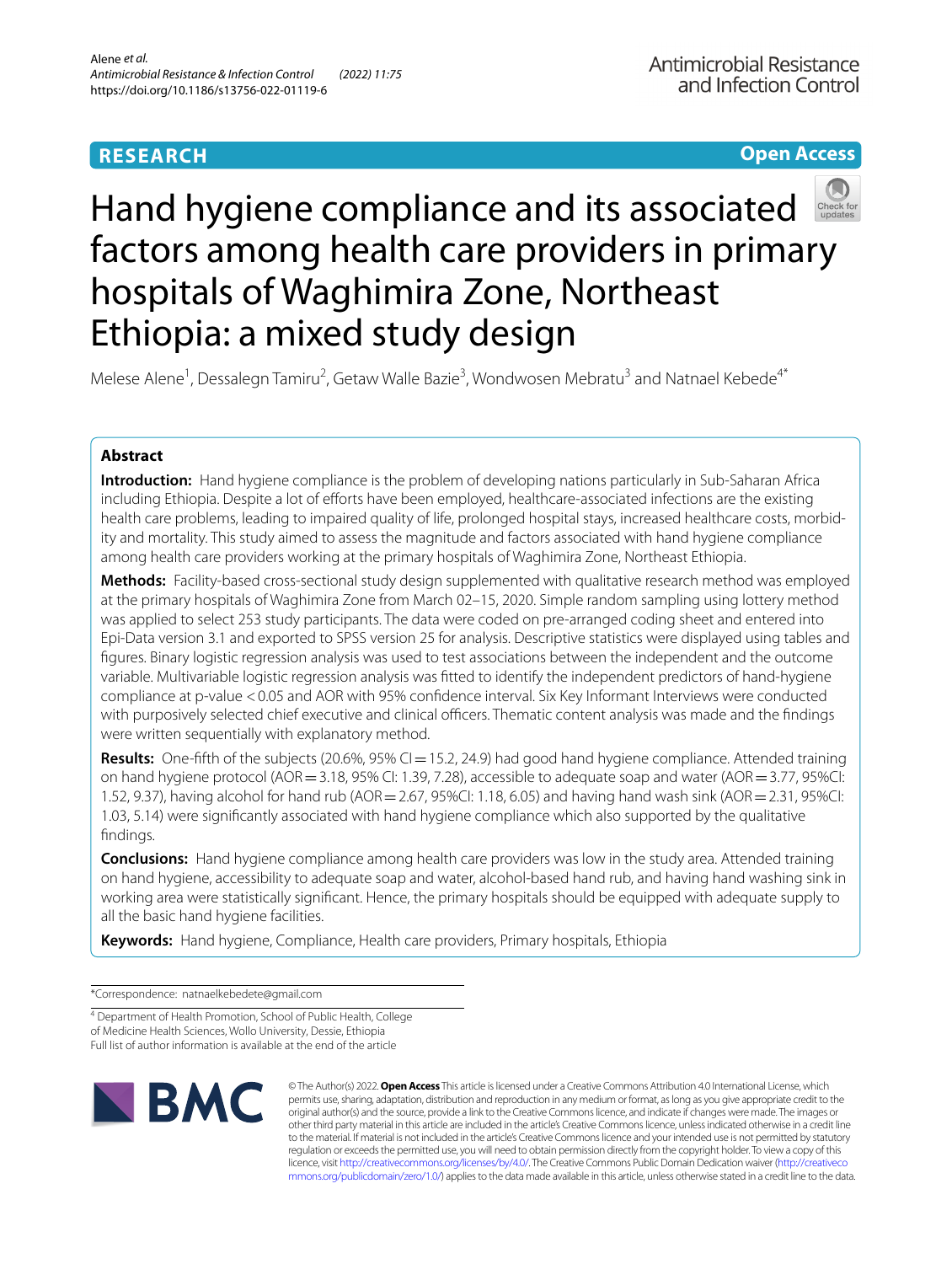# **Introduction**

Hand hygiene refers to an overall expression used to describe the appropriate use of hand washing with plain water (non-antimicrobial) and soap, especially the soap made from antiseptic agent which is used to minimize or limit the growth of microorganisms [\[1](#page-8-0)].

Since health care providers' hands are the main usual mode of cross-transmission of diferent microorganisms, hand hygiene is the primary measure recognized to be efective in prevention of health care associated infections and the spread of antimicrobial resistance bacteria. About 50% of health care associated infections occurs due to poor hand hygiene practices of health care providers [\[2](#page-8-1)].

Across all settings, patients can acquire bloodstream infections, surgical site infections, urinary tract infections, chest/respiratory infections or gastrointestinal infections. Health-care workers are often the conduit for the spread of such infections to other patients in their care. It should also be noted here that many patients may carry microbes without any obvious signs or symptoms of an infection (colonized or sub clinically-infected). This clearly reinforces the need for hand hygiene, irrespective of the type of patient being cared for [[3\]](#page-8-2).

In Europe, health care associated infections cause 16 million extra-days of hospital stay, 37,000 attributable deaths, and contribute to an additional 110,000 deaths every year. Annual fnancial losses are estimated at approximately  $E$ 7 billion, including direct costs only. In the USA, approximately 99 000 deaths were attributed to HCAI in 2002 and the annual economic impact was estimated at approximately US\$ 6.5 billion in 2004. Information is again very scanty from low- and middle-income countries and no data are available at national or regional levels [[3\]](#page-8-2).

Healthcare-associated infections (HCAIs) are still one of the most challenging health care problems worldwide leading impaired quality of life, prolonged hospital stays, increased healthcare costs, mortality, and morbidity. Of the many factors associated with HCAIs, hand hygiene is considered the most efective, inexpensive, easily implemented measure for preventing HCAIs. [\[4\]](#page-8-3).

The magnitude and scope of the HCAI burden worldwide appears to be very important and greatly underestimated in developing nations including Ethiopia [\[2](#page-8-1)]. Hand hygiene is the most efective, inexpensive measure for prevention of HCAIs and patient-to-patient transmission of microorganisms [[5,](#page-8-4) [6](#page-8-5)].

Despite this truth on best of my understanding studies conducted in our country notably in Amhara region to measure its magnitude and varied associated factors are limited and there is no clear report on regarding this subject within the primary hospitals and this study aimed to fill this gap. The study also creates an opportunity to MOH, RHB and primary hospitals to see alternative strategies and initiatives in improving hand hygiene practices among health care providers.

The study can facilitate to spot doable action on factors and efects of inappropriate hand hygiene compliance and in turn will facilitate to develop ways to mitigate the matter or enhance the welfare of the patient by preventing cross transmission. Also, it will provide information for health care providers to take necessary precaution so as to prevent health care associated infections.

The finding of this study will also provide a baseline information for other researchers in doing further studies related to the topic, as well as it will provide acceptable recommendations, guidance and information for program planners, implementers, policy makers, and hence will enables them to come up with a feasible and convenient programmatic approach and initiatives to improve hand hygiene compliance in primary hospitals.

# **Methods and materials**

#### **Study area and design**

A facility-based cross-sectional study design supplemented with qualitative research method was employed in Primary hospitals of Wagihmera Zone from March 02–15, 2020. Waghimra Zone is located 720 km away from Addis Ababa, the capital city of Addis Ababa and 435 km from Bahir Dar (the capital city of Amhara National Regional State). In this Zone, there are three primary hospitals located in Sekota, Dehana and Ziquala Districts.

## **Population**

The study populations were all health care providers who had contacts with patients during the time of data collection at the primary hospitals of Waghimira Zone. All health care providers who had a contact with patients, those who were actively working beyond six months in the facilities at the time of data collection were included in the study. The study populations for qualitative research were all purposively selected chief executive officers and clinical officers from the corresponding hospitals.

#### **Variables**

The dependent variable was hand hygiene compliance. The independent variables were socio-demographic variables (age, sex, marital status, level of education, profession, and year(s) of working experience), type of working unit (Medical unit, Pediatric unit, Surgical unit, Intensive Care Unit, Laboratory Unit, Obstetrics and Gynecology Unit, OPD, Emergency Unit), hand hygiene knowledge and attitude related factors (level of knowledge on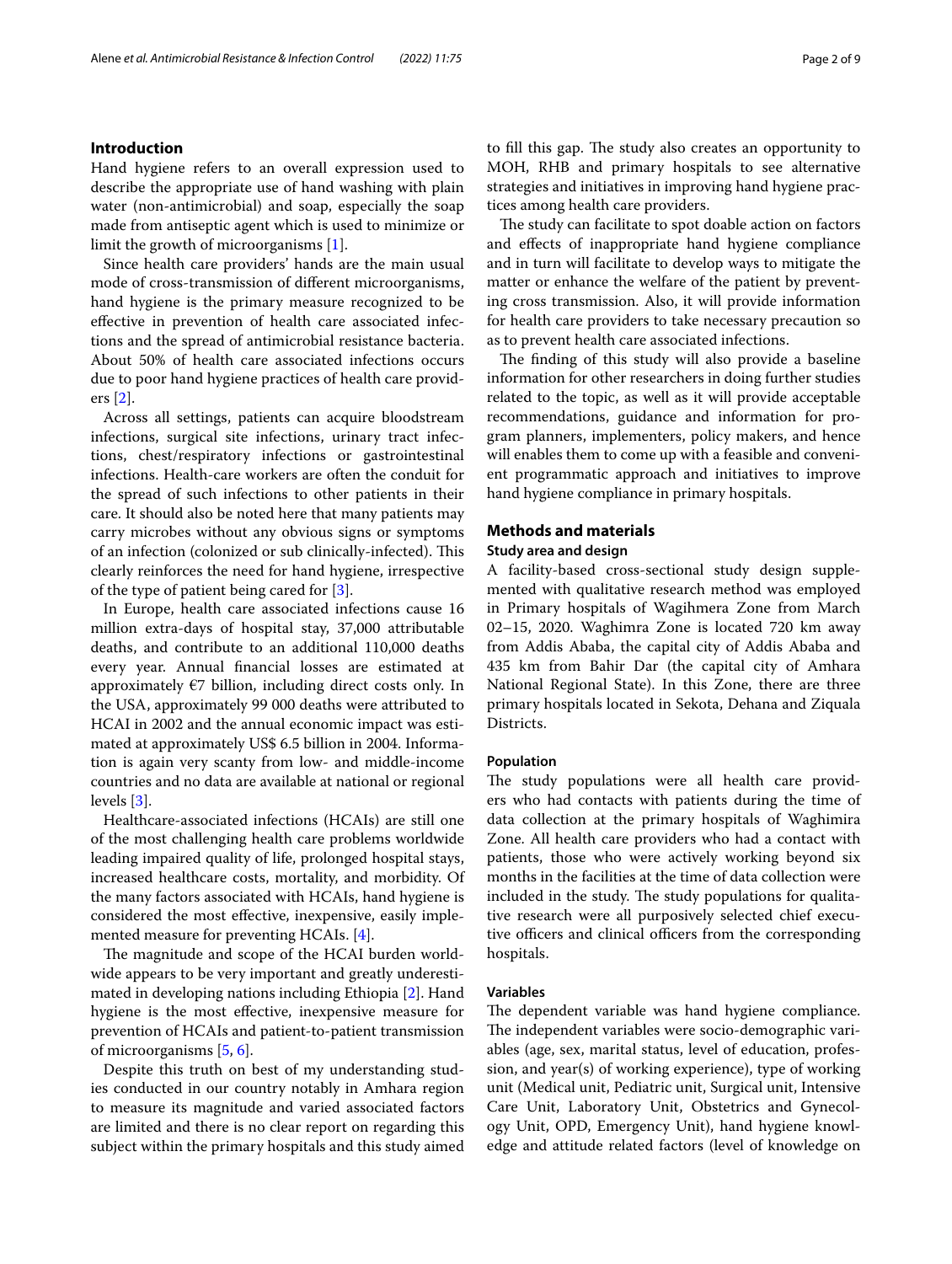hand hygiene, level of attitude towards hand hygiene, knowledge on fve moments of hand hygiene, training on hand hygiene protocols and guidelines), and availability and accessibility of hand hygiene facilities in patient wards (clean running tap water, hand washing soap, hand washing sink, alcohol-based hand rub, posters on hand hygiene, protocol and guidelines on hand hygiene, glove and knows availability of IP Committee).

# **Sample size and sampling procedures**

Primarily, the required sample was calculated using single population proportion formula based on the proportion of good hygiene practice 16.5% from the study conducted at Gondar University Hospital [[7\]](#page-8-6). With the assumption of 5% margin of error (d), a standard Z score of 1.96 corresponding to 95% CI and 10% non-response rate, the sample size (n) was computed and obtained as 233.

However, the maximum sample size was obtained as 261 which was computed based on sample size calculation for the second specifc objective (double population proportions formula) using EPI info statistical software version 7 by taking the proportion 9.7% of availability

of hand towel/tissue paper from a study conducted in Gondar University Hospital, Amhara region, Ethiopia [\[7](#page-8-6)], and assuming power of 80%, 95% confdence level, the odds ratio of 1.90, and then sample size was adjusted.

With consideration of 10% non-response rate, fnally, 261 was the total sample size for this study.

Since the total number of primary hospitals were three in the zone, all of them were considered for this study. Prior to the actual survey, there were 350 health care providers actively working in the facilities with reference to the human resource units of the hospitals. Finally, with consideration of the proportional allocation to size, the study participants were recruited from each hospital using simple random sampling technique with lottery method (Fig. [1](#page-2-0)).

For qualitative study, six key informants of chief executive officers and clinical officers (medical directors) were purposively recruited from the corresponding hospitals and they were selected on the criterion that they did not participate in the quantitative study. Hence, the key informant interviews were conducted at the three sites parallel to the quantitative data collection period using a semi-structured interview guide.

<span id="page-2-0"></span>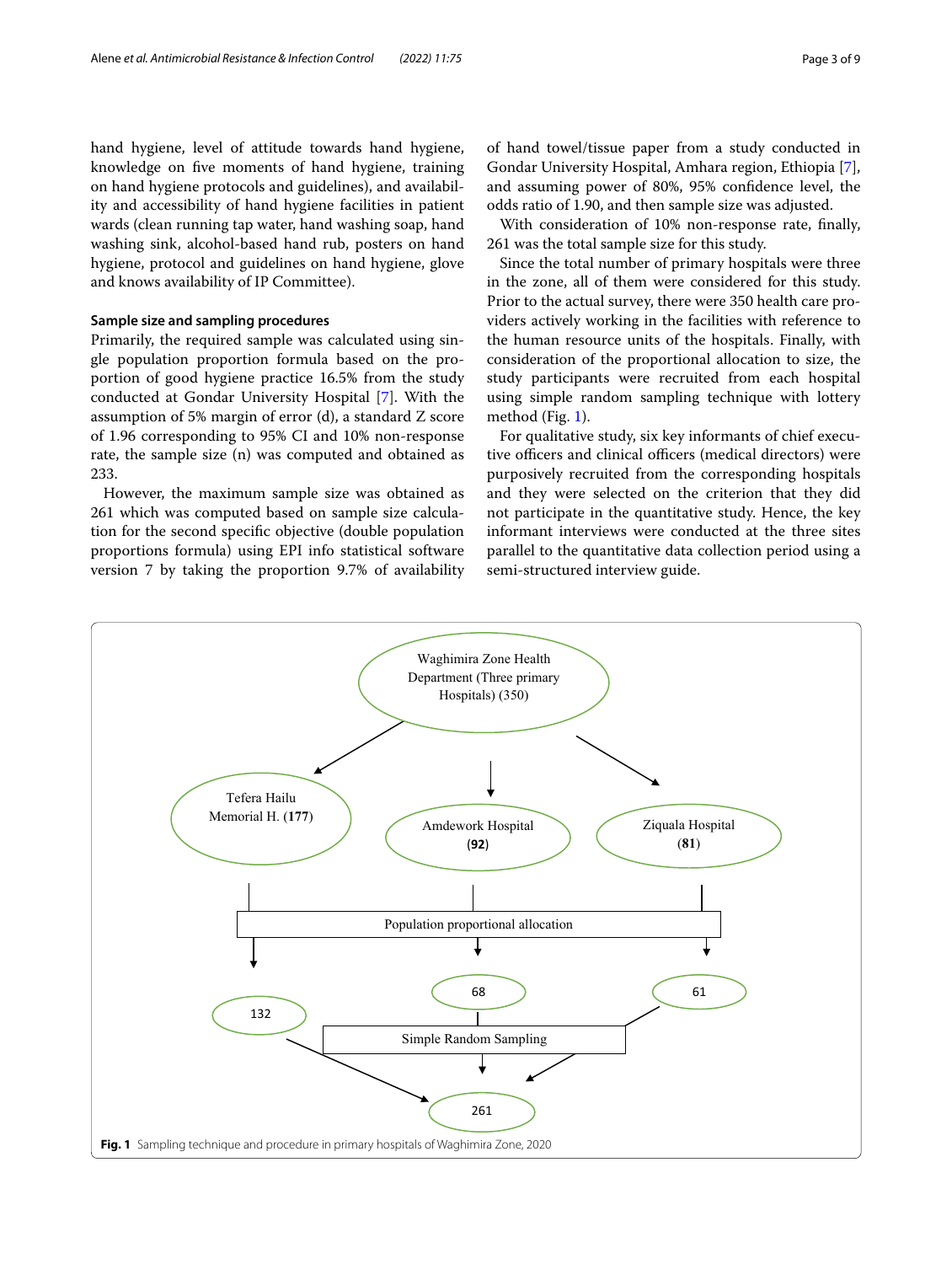#### **Data collection instruments and procedures**

For quantitative study, data were collected through structured self-administered questionnaires. The tool was developed and adapted from standard sources such as WHO hand hygiene compliance questionnaires, observation checklists and by reviewing diferent literatures to address the research objectives. Data were collected by six BSc nurses trained on infection prevention and patient safety and the supervision was undertaken by three BSc Nurses who had a great deal of experience in data collection.

To assure the data quality, the data collection tool was pre-tested, and data collectors and supervisors were trained for one day. The questionnaire was first prepared in English. The English version questionnaire was translated to the Amharic version and translated back to English to maintain its consistency. It was pretested before the actual data collection days on 14 health care professionals who were working out of the study facilities at Sekota health center which has similar socio-demographic characteristics with the primary hospitals to check its clarity, reliability, consistency and the necessary modifcations were made. Moreover, during data collection supervisors were responsible to check in the feld how the data collectors were doing their task. The principal investigator was also closely supervising the feld activity on a daily basis.

For qualitative study, six key informant interviews were conducted with chief clinical officer (medical directors) and chief executive officers who were selected purposively from those primary hospitals. Semi-structured guiding questions were prepared by reviewing to different literatures of qualitative researches. In order to get adequate data and reach to information saturation, note-taking supplemented with audio recording were employed during data collection. The data were collected with the principal investigator. There were two assistants with the investigator who took notes and observations during the discussion. In addition, a tape recorder was used to record the discussion to support the notes. The discussion was ceased when it reached saturation point.

# **Data processing and analysis**

Data were checked, cleaned and entered using Epi data statistical software version 3.1 and exported to SPSS version 25 for analysis. Knowledge of HCPs on hand hygiene compliance was assessed using twenty-fve questions with either of two responses as Yes or No. The score for knowledge was graded as knowledgeable for those who scored the mean and above the mean value, otherwise it was considered as not knowledgeable. Attitude of HCPs towards hand hygiene compliance was measured using nine questions in which respondents were asked to choose a single option on a fve point Likert scale where 1; strongly disagree and very heavy and 5; strongly agree and very easy. Final score for knowledge was calculated by adding up the points of knowledge questions and compute the mean value whereas attitude questions were analyzed with percent score (range 0–100). Attitude scores were graded assigning cut-off values used by similar studies high  $> 75$ , moderate 50–74.9, poor <50%.

Initially, the data were analyzed using bivariate analysis between the dependent variable (the hand hygiene compliance of health care professionals) and each of the factors potentially associated with the hand hygiene compliance. All variables having  $p$ -value  $\langle 0.25 \rangle$  in the bivariable analysis were further entered into the multivariable logistic regression model. Hence, the odds ratio with a 95% confdence level and the corresponding p-value was used to evaluate the association between independent variables with the outcome variable.

Qualitative data were analyzed manually using thematic content analysis where familiarization, coding, interpretation of the fndings, and summarizing major themes from findings were done. The information was presented in narrations using well said word-by-word of the study participants as illustrations. Finally, the results were presented by supplementing with the quantitative fndings sequentially using explanatory design.

#### **Ethical considerations**

Ethical clearance was obtained from Institutional Review Committee of College of Medicine and Health Sciences, Wollo University. Permission letter to conduct the study was obtained from Waghimira Zone Health department and primary hospitals. Prior to data collection the general purpose of the research was provided to each of the participants with a local language then written and signed consent was obtained. All information that was obtained from the individual was treated confdential and the anonymity of the participants was kept by using only coding without mentioning names during interview. Each participant has the right to take out from the study without constraint. For this purpose, a one-page consent letter was attached as a cover page of each questionnaire stating about the general objective of the study and issues of confdentiality which was discussed by the data collectors before proceeding with the interview.

# **Results**

## **Socio‑demographic characteristics of the participants**

A total of 253 study participants were included in this study and observed using observational checklist with 97% response rate. The age of the respondents ranged from 20 to 54 years with a mean age  $(\pm SD)$  of  $28 \pm 5.0$  years. Among the respondents, 164 (64.8%) were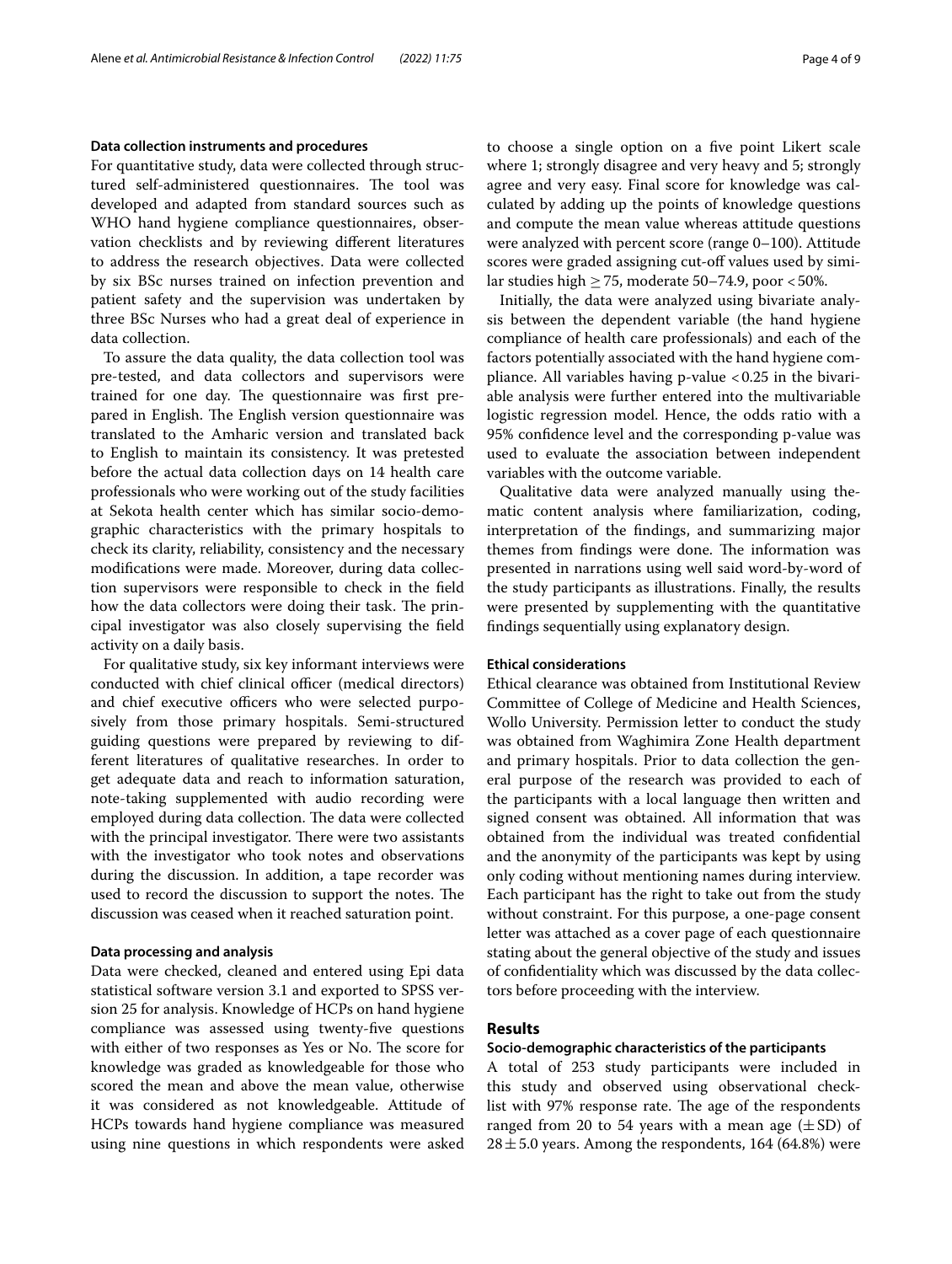in the age range of  $25-34$  years. The male health care providers accounted for 165 (65.2%) of the participants. Regarding profession, a higher proportion of respondents were nurses  $(115 (45.5%)$  followed by health officers  $(37)$ (14.6%)). Large proportion of health care providers, 122 (48.2%) had a working experience of one to four years (Table [1](#page-4-0)).

The respondents for qualitative study were described in terms of their socio-demographic characteristics that there were three chief executive officers and three clinical officers (medical doctors) purposively selected from each primary hospital parallel to the quantitative study. All of them were males.

### **Hand hygiene compliance of health care providers**

Over all, the hand hygiene compliance of health care professionals was  $20.6\%$  (95% CI=15.2, 24.9) in the study area (Fig. [2\)](#page-5-0). Regarding knowledge, more than half of the respondents (139 (54.9%)) of the respondents had knowledge on hand hygiene practice and 162 (64.0%) of the respondents knew that all the fve moments of hand hygiene were important and critical. Additionally, seventy-seven (30.4%) of them reported that alcohol-based hand rub was available in their working area. Eighty-fve (33.6%) of HCPs attended training on hand hygiene protocol in the last three years (Table [2\)](#page-5-1).

<span id="page-4-0"></span>**Table 1** Socio-demographic Characteristic of study participants at primary hospitals of Waghimira Zone, North East Ethiopia, 2020  $(n=253)$ 

| Variable           | Category                       | Frequency | Percent (%) |
|--------------------|--------------------------------|-----------|-------------|
| Age in years       | $18 - 24$                      | 60        | 23.7        |
|                    | $25 - 34$                      | 164       | 64.8        |
|                    | $\geq$ 35                      | 29        | 11.5        |
| Sex                | Male                           | 165       | 65.2        |
|                    | Female                         | 88        | 34.8        |
| Profession         | Physician                      | 28        | 11.1        |
|                    | Nurse                          | 115       | 45.5        |
|                    | Laboratory                     | 23        | 9.1         |
|                    | Health Officer                 | 37        | 14.6        |
|                    | Midwives                       | 28        | 11.1        |
|                    | Others*                        | 22        | 8.7         |
| Level of education | Diploma                        | 84        | 33.2        |
|                    | Bachelor                       | 159       | 62.8        |
|                    | 2nd degree and above           | 10        | 4.0         |
| Marital status     | Married                        | 104       | 41.1        |
|                    | Single                         | 144       | 56.9        |
|                    | Divorced                       | 05        | 2.0         |
| Working experience | $\leq$ 1 year                  | 72        | 28.5        |
|                    | 1-4 years                      | 122       | 48.2        |
|                    | $>4$ years                     | 59        | 23.3        |
| Unit of work       | Medical ward                   | 40        | 15.8        |
|                    | Pediatric unit                 | 16        | 6.3         |
|                    | Surgical ward                  | 35        | 13.8        |
|                    | Intensive care unit            | 15        | 5.9         |
|                    | Laboratory unit                | 22        | 8.7         |
|                    | Obstetrics and gynecology unit | 29        | 11.5        |
|                    | OPD                            | 42        | 16.6        |
|                    | Emergency unit                 | 26        | 10.3        |
|                    | <b>ART</b> clinic              | 15        | 5.9         |
|                    | Triage                         | 13        | 5.1         |

**\***Integrated Surgery and Emergency Obstetrics, Radiography, Anesthesia, Clinical pharmacy, MSc, and Specialty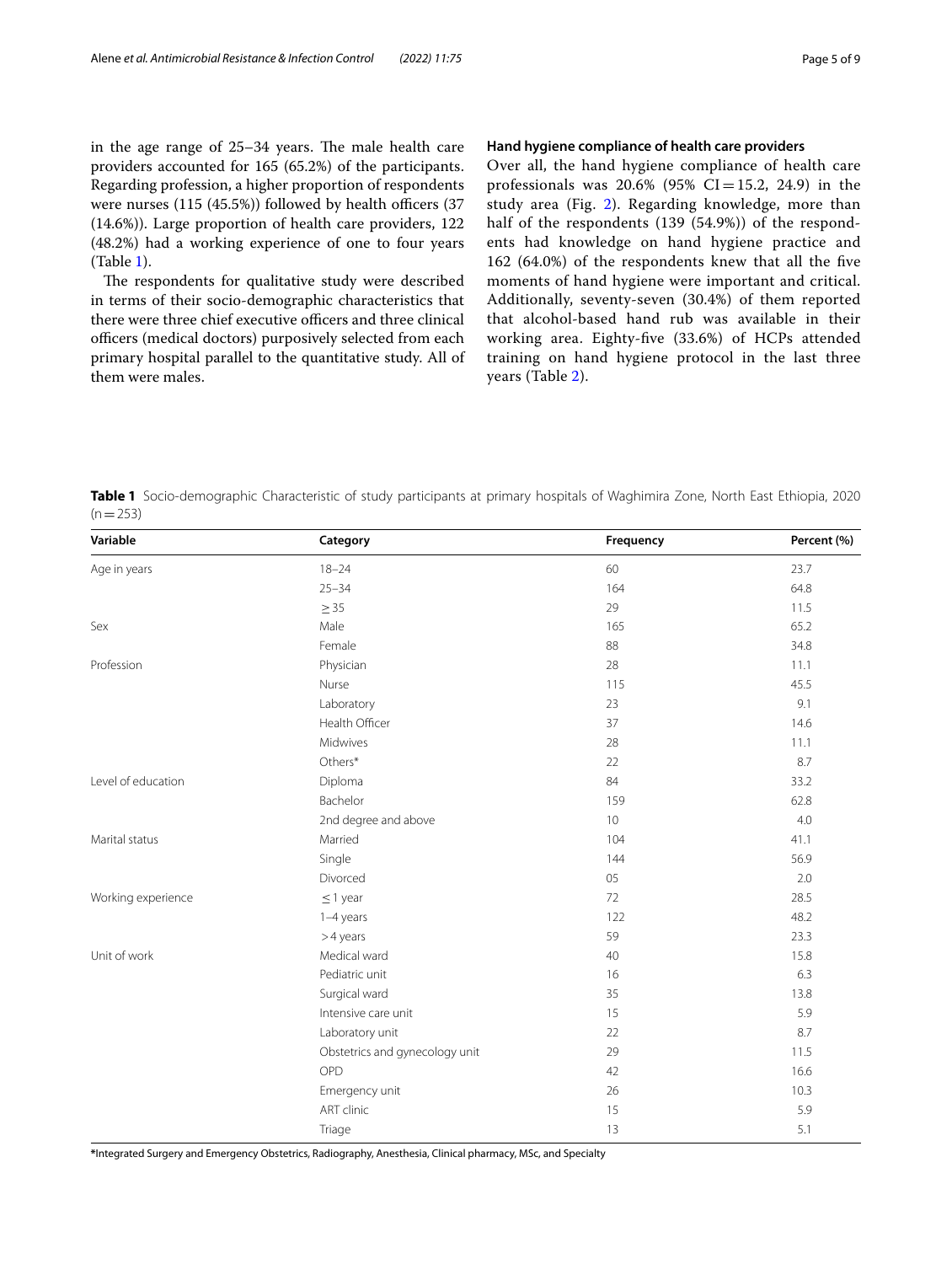

# <span id="page-5-0"></span>**Factors associated with hand hygiene compliance**

Variables that showed statistical signifcance at bivariate logistic regression were training attended on hand hygiene protocol, knowing the presence of infection prevention committee, promotion of hand hygiene practices, presence of adequate soap and water in the facility, availability of hand washing sink, availability of individual alcohol-based hand rub, and presence of poster on hand hygiene at working place.

In multivariable logistic regression analysis, training attended on hand hygiene protocol, presence of adequate soap and water, availability of hand washing sink, and availability of individual alcohol-based hand rub on their workplace were found to have a signifcant association with hand hygiene compliance among health care providers.

Health care providers who attended training on hand hygiene protocol were 3.18 times more likely to comply with guidelines and procedures of hand hygiene (AOR=3.18, 95% CI: 1.39, 7.28) compared to those who did not attend training.

Findings from the qualitative study also indicated that training on hand hygiene has a great deal of contribution in prevention of cross transmission of microorganisms and can enhance the knowledge and practice of hand hygiene of health care providers. A 31-year male chief

<span id="page-5-1"></span>**Table 2** Variables related with hand hygiene compliance among health care providers in primary hospitals of Waghimira Zone, North East Ethiopia, 2020 (n=253)

| <b>Variables</b>                           | Category | Frequency | Percent (%) |
|--------------------------------------------|----------|-----------|-------------|
| Knowledge on hand hygiene                  | No       | 114       | 45.1        |
|                                            | Yes      | 139       | 54.9        |
| Knows the 5 moments of hand hygiene        | No       | 29        | 11.5        |
|                                            | Yes      | 224       | 88.5        |
| Attitude towards hand hygiene              | Poor     | 5         | 2.0         |
|                                            | Moderate | 27        | 10.7        |
|                                            | High A   | 221       | 87.4        |
| Received training on hand hygiene          | No       | 168       | 66.4        |
|                                            | Yes      | 85        | 33.6        |
| Knew the presence of IP committee          | No       | 58        | 22.9        |
|                                            | Yes      | 195       | 77.1        |
| HH promotion by hospital                   | No       | 92        | 36.4        |
|                                            | Yes      | 161       | 63.6        |
| Available soap and water                   | No       | 168       | 66.4        |
|                                            | Yes      | 85        | 33.6        |
| Available hand washing sink                | No       | 153       | 60.5        |
|                                            | Yes      | 100       | 39.5        |
| The presence of wall mount/individual ABHR | No       | 176       | 69.6        |
|                                            | Yes      | 77        | 30.4        |
| Presence of gloves                         | No       | 91        | 36.0        |
|                                            | Yes      | 162       | 64.0        |
| Presence of posters on hand hygiene        | No       | 147       | 58.1        |
|                                            | Yes      | 106       | 41.9        |
| Presence of protocol and guidelines        | No       | 144       | 56.9        |
|                                            | Yes      | 109       | 43.1        |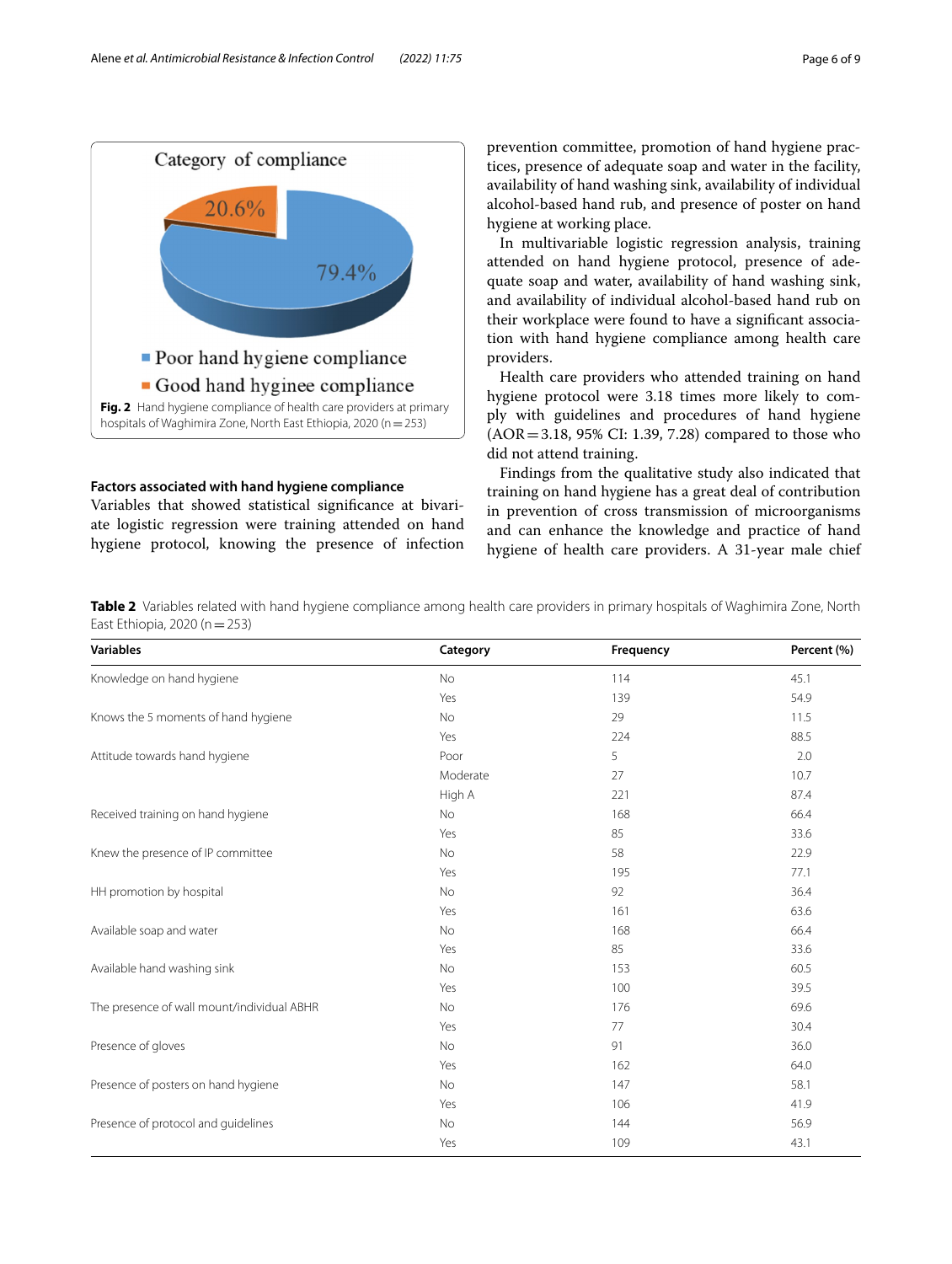clinical officers commented that: *If there is consecutive training on hand hygiene, it can refresh the health care providers with the current guidelines and new procedures adopted from WHO and others and helps the HCPs to meet with the hand hygiene practices*.

Health care providers who were accessible to adequate water and soap at their working place were 3.77 times more likely to practice good hand hygiene  $(AOR = 3.77,$ 95% CI: 1.52, 9.37) as compared to health care workers who were not accessible to adequate water and soap.

An interview with key informants also indicated that lack of water and soap availability in their working areas has a signifcant contribution to health care provider's compliance to hand hygiene. A 28-years male chief executive officer expressed about this situation as: *In our hospital, there is scarcity of water as a result of interruption of water supply. Additionally, this hospital is new and there is no enough budget to provide sufficient soap and other hygiene facilities*.

The odds of having good hand hygiene compliance were increased by 2.67 times among health care providers who got alcohol-based hand rub individually  $(AOR = 2.67, 95\% \text{ CI: } 1.18, 6.05)$  as compared with those who did not got alcohol-based hand rub individually.

Most participants depicted that absence of adequate hand hygiene facilities like alcohol-based hand rub at work place has signifcance infuence on health care providers not to comply with WHO hand hygiene guidelines and procedures. A 33-years male chief executive officers at hospitals noted that: For hand disinfection, *health care provider need to get enough supply of alcoholbased hand rub in the hospital*.

Health care providers who had hand washing sink in their working place were 2.31 times more likely to practice good hand hygiene  $(AOR = 2.31, 95\% \text{ CI: } 1.03, 5.14)$ compared with those who were not accessible at their working place.

An interview with chief clinical officer also showed that there was a need of maintaining enabling environment like availing sink in the ward. A 25-years male chief clinical officer commented that: *As to me, there is a lot of problems related to accessibility hand washing facilities like sinks in some wards including OPD and emergency wards. During construction of buildings, sanitary facility design was not considered* (Table [3\)](#page-6-0).

# **Discussion**

Hand hygiene is the primary action to prevent health care-associated infection and reduce the spread of multi-resistant organisms. Adherence of HCPs to recommended hand hygiene procedures has been unacceptably poor [[8\]](#page-8-7). Poor adherence of HCPs to hand hygiene and its complication has impact on the patients and health care settings  $[2]$  $[2]$ . This study aimed to assess hand

<span id="page-6-0"></span>**Table 3** Factors associated with hand hygiene compliance among health care providers of in primary hospitals of Waghimira Zone, North East Ethiopia, 2020 ( $n=253$ )

| <b>Variables</b>                                       | <b>Categories</b> | Hand hygiene<br>compliance |      | <b>COR (95% CI)</b> | AOR (95% CI)         |
|--------------------------------------------------------|-------------------|----------------------------|------|---------------------|----------------------|
|                                                        |                   | Good                       | Poor |                     |                      |
| Knew the presence of IP committee                      | Yes               | 46                         | 149  | 2.68(1.08, 6.63)    | 1.14(0.36, 3.65)     |
|                                                        | No                | 6                          | 52   |                     |                      |
| Attended hand hygiene training                         | Yes               | 28                         | 57   | 2.95 (1.58, 5.51)   | $3.18(1.39, 7.28)$ * |
|                                                        | No.               | 24                         | 144  |                     |                      |
| Promotion of hand hygiene by hospital                  | Yes               | 41                         | 120  | 2.52(1.22, 5.18)    | 0.96(0.35, 2.59)     |
|                                                        | No                | 11                         | 88   |                     |                      |
| Adequate soap & water in the hospital                  | Yes               | 29                         | 56   | 3.27(1.74, 6.12)    | $3.77(1.52, 9.37)^*$ |
|                                                        | No.               | 23                         | 145  |                     | 1                    |
| Hand washing sink is adequate and accessible           | Yes               | 27                         | 73   | 1.89(1.02, 3.50)    | $2.31(1.03, 5.14)^*$ |
|                                                        | No                | 25                         | 128  |                     |                      |
| Alcohol based hand rub is available                    | Yes               | 27                         | 50   | 3.62(1.74, 6.13)    | $2.67(1.18, 6.05)^*$ |
|                                                        | No.               | 25                         | 151  |                     |                      |
| Presence of posters on hand hygiene                    | Yes               | 31                         | 75   | 2.48(1.33, 4.63)    | 2.53(0.85, 7.52)     |
|                                                        | No                | 21                         | 126  |                     |                      |
| Availability of protocol and guideline on hand hygiene | Yes               | 28                         | 81   | 1.73(0.94, 3.19)    | 0.87(0.30, 2.54)     |
|                                                        | No                | 24                         | 120  |                     |                      |

*COR* Crude odds ratio, *AOR* adjusted odds ratio, *CI* confdence interval

NB: \*signifcant at 5% signifcance level shown in bold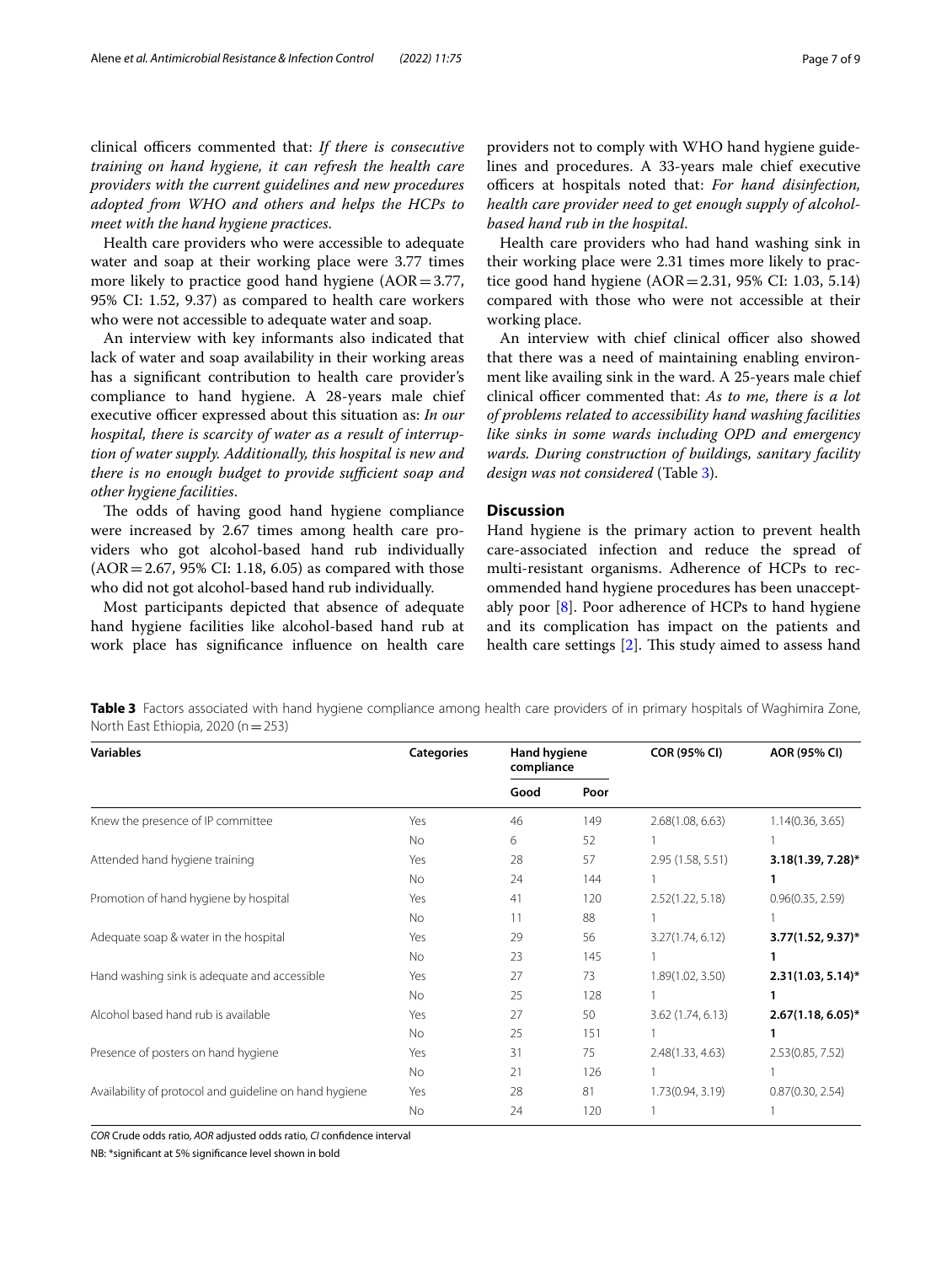hygiene compliance of health care providers and associated factors in primary hospitals of Waghimira Zone, Northeast Ethiopia. Therefore, this study showed that one ffth (20.6%) of health care providers had a good hand hygiene compliance. This finding is consistent with a study conducted in Debre-Birhan referral hospital of Ethiopia, which was 22% that they followed WHO standards and guidelines of hand hygiene. However, this is lower than studies conducted in India (35%), Vetnam (39%), Sub-Saharan countries (68.9%) and Black lion Specialized referral hospital of Ethiopia  $(79%)$   $[9-13]$  $[9-13]$ . This might be due to the presence of not actively working Infection Prevention and Control Committee (IPCCs) to each facility during the survey, inaccessibility of hand hygiene resources in Waghimira Zone primary hospitals, and there might be a lack of knowledge about Hand

the hospitals. Health care providers who attended training on hand hygiene protocol and guideline were more likely practicing hand hygiene compliance than health care professionals who did not ever attended training. This result is consistent with studies from UK and India which showed that training had positive relationship with hand hygiene compliance in all medical staff  $[14, 15]$  $[14, 15]$  $[14, 15]$  $[14, 15]$ . This might be because of the fact that training could build the knowledge and commitment of health care providers which had a signifcant association with hand hygiene compliance. The other reason might be due to an expectation that health care professionals who got training on this skill are expected to be a role models for others in terms of practicing good HH, and Knowledge of HCPs will help identify risk and beneft of practicing on the ways of prevention of health care associated infections transmission.

Hygiene practice, and poor hand hygiene promotion in

Health care professionals who were adequately accessible to soap and water for hand washing in their work place were more likely to had good hand hygiene compliance as compared to health care professionals who did not get adequate soap and water. This finding is similar with the studies done at Black Lion hospital, Ethiopia, but the fnding from Gondar university teaching hospital, Ethiopia did not revealed a signifcant relation between having adequate soap and water in the working place and hand hygiene compliance  $[7, 13]$  $[7, 13]$  $[7, 13]$ . This may be due to difference in hospitals setting, availability and accessibility of hand washing facilities, delay in procurement process and budget inadequacy.

The odds of having individual alcohol-based hand rub in their work place appeared to be associated with hand hygiene compliance of health care providers which is consistent with studies done in Taiwan and Brazil and in Gondar university teaching hospital, Ethiopia [\[7](#page-8-6), [16](#page-8-12), 17. This might be due to the fact that the presence of alcohol-based hand rub at point of care can stimulate the HCPs to practice hand hygiene compliance and inaccessibility of hygiene related resources in their nearby ward might be one of the reasons for not exercising hand hygiene recommendations.

Health care professionals who had adequate and accessible to hand washing sink were more likely had good hand hygiene compliance compared to health professionals who were not adequately accessible to sink for hand washing. However, study conducted at Gondar University teaching hospital showed no signifcant association between adequate soap and water and hand hygiene compliance this may be due to the presence of improved infrastructure found in the hospital [\[7](#page-8-6)].

# **Conclusions**

Hand hygiene compliance was found to be low among HCPs in the primary hospitals of Waghimira Zone. Attended training on hand hygiene protocol, presence of adequate soap and water, availability of hand washing sink, and availability of individual alcohol-based hand rub on their work place were found to be the determinants of hand hygiene compliance among health care professionals. Therefore, all the primary hospitals should be equipped with adequate knowledge and skills on hand hygiene, available and accessible to all the options of basic hand hygiene facilities.

#### **Abbreviations**

AOR: Adjusted odds ratio; COR: Crude odds ratio; HCAI: Health care associated infections; HCPs: Health care providers; IP: Infection prevention; KIIs: Key informant interviews; MCH: Maternal and child health; NGO: Non-governmental Organization; OPD: Out-patient department; SD: Standard Deviation; SPSS: Statistical package for social sciences; WHO: World Health Organization.

#### **Acknowledgements**

We would like to thank Wollo University, College of Medicine and Health Science, School of Public Health for giving us the chance to study and employ this thesis.

We would also like to acknowledge all the respondents for their participation, Waghimira Health Office, the Primary Hospitals for their cooperation, data collectors and supervisors. We are grateful to all our teachers and friends who helped us a lot throughout this research work.

#### **Author contributions**

MA, NK and WM contributed to the conception, design, data collection, analysis, interpretation of data, drafting the manuscript, gave fnal approval of the version to be published and agreed to be accountable for all aspects of the work. DT contributed to the design, data collection, analysis, interpretation of data, revising the manuscript, gave fnal approval of the version to be published and agreed to be accountable for all aspects of the work. GW contributed to the design, data collection, analysis, interpretation of data, drafting the manuscript, gave fnal approval of the version to be published and agreed to be accountable for all aspects of the work. All authors contributed to data analysis, drafting and revising the article, gave fnal approval of the version to be published, and agree to be accountable for all aspects of the work.

#### **Funding**

Not applicable.